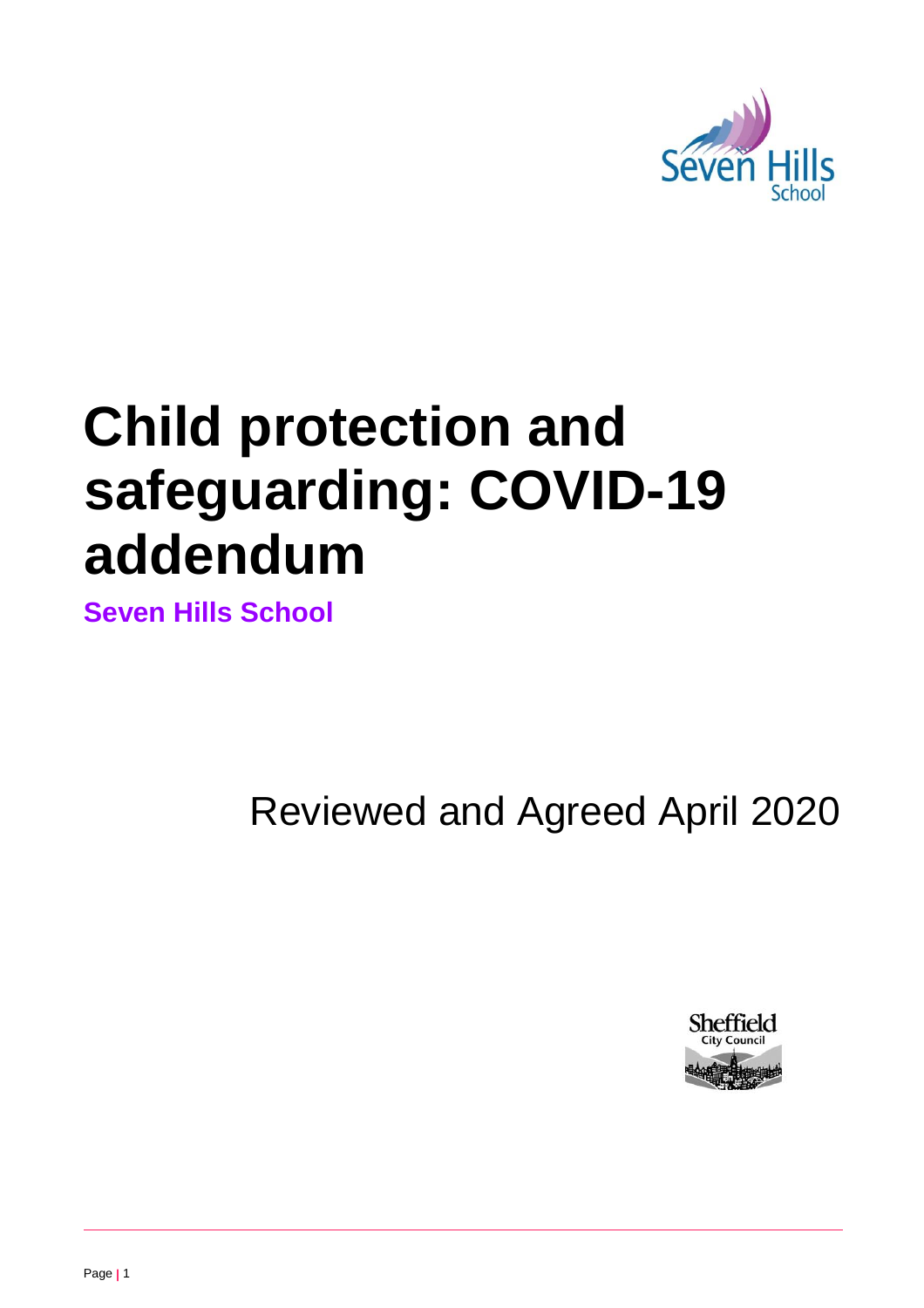## **Important contacts**

| <b>ROLE</b>                                  | <b>NAME</b>                                                                                            | <b>CONTACT DETAILS</b>                                                                                                                                                                                        |
|----------------------------------------------|--------------------------------------------------------------------------------------------------------|---------------------------------------------------------------------------------------------------------------------------------------------------------------------------------------------------------------|
| Designated safeguarding lead<br>(DSL)        | Elaine Everett                                                                                         | eeverett@sevenhills.sheffield.sch.uk<br>0114 2580326                                                                                                                                                          |
| Deputy DSL                                   | Clive Rockliff<br><b>Kerry Tute</b><br>Melanie Turner<br><b>Katy Marsh</b><br><b>Tania Bower Yates</b> | crockliff@sevenhills.sheffield.sch.uk<br>ktute@sevenhills.sheffield.sch.uk<br>mturner@sevenhills.sheffield.sch.uk<br>kmarsh@sevenhills.sheffield.sch.uk<br>tbower@sevenhills.sheffield.sch.uk<br>0114 2580326 |
| Headteacher                                  | <b>Elaine Everett</b><br><b>Clive Rockliff</b>                                                         | As above or on the school number<br>0114 2580326                                                                                                                                                              |
| Local authority designated<br>officer (LADO) | Steve Hill                                                                                             | 0114 2734850                                                                                                                                                                                                  |
| Chair of governors                           | Norman Gill                                                                                            | enquiries@sevenhills.sheffield.sch.uk                                                                                                                                                                         |

# **1. Scope and definitions**

This addendum applies during the period of school closure due to COVID-19, and reflects updated advice from our local safeguarding partners Sheffield Safeguarding Children Board and Sheffield Local Authority .

It sets out changes to our normal child protection policy in light of the Department for Education's guidance [Coronavirus: safeguarding in schools, colleges and other providers,](https://www.gov.uk/government/publications/covid-19-safeguarding-in-schools-colleges-and-other-providers) and should be read in conjunction with that policy.

Unless covered here, our normal child protection policy continues to apply.

The Department for Education's (DfE's) definition of 'vulnerable children' includes those who:

Have a social worker, including children:

With a child protection plan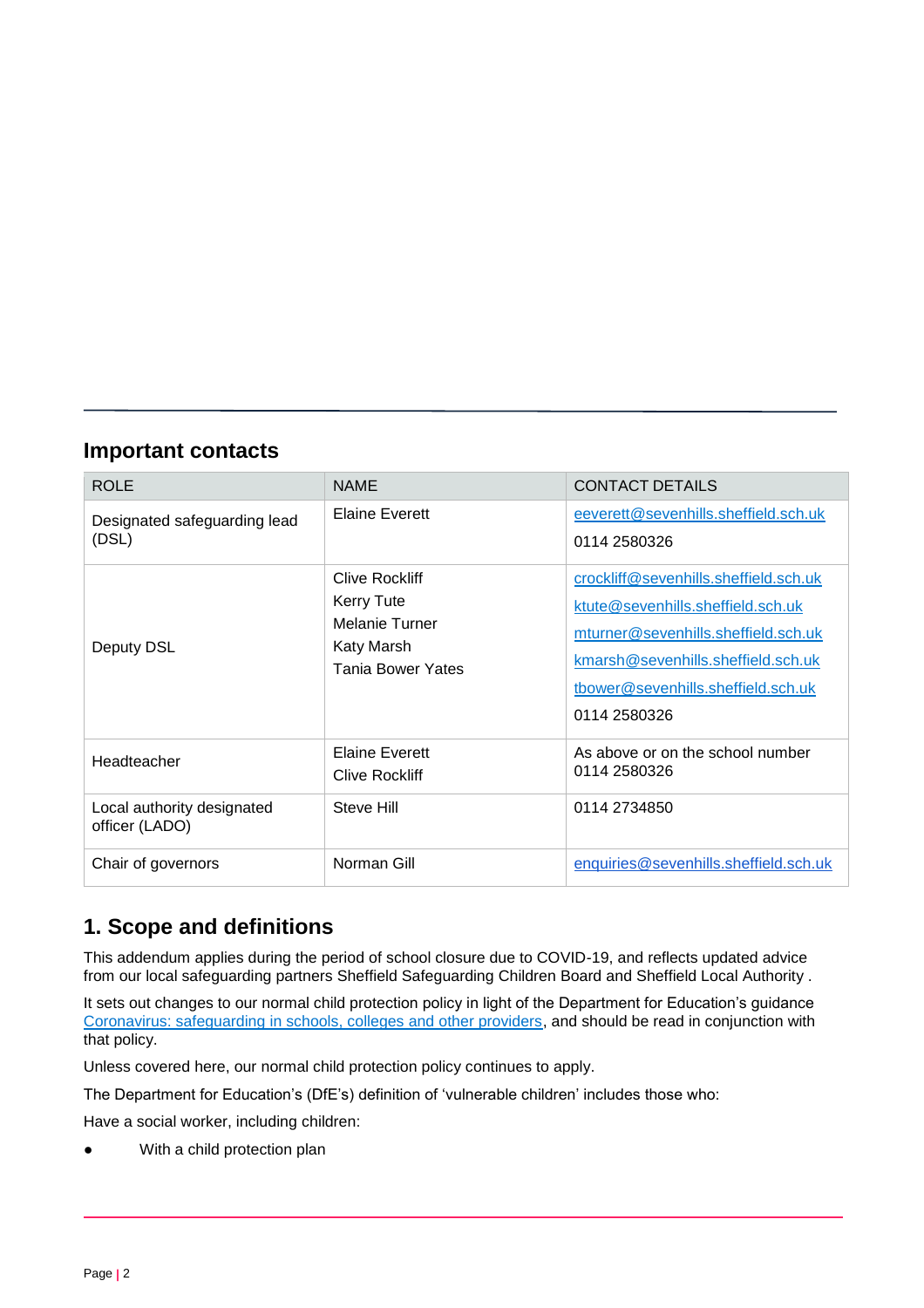- Assessed as being in need
- Looked after by the local authority
- Have an education, health and care (EHC) plan

# **2. Core safeguarding principles**

We will still have regard to the statutory safeguarding guidance, [Keeping Children Safe in Education.](https://www.gov.uk/government/publications/keeping-children-safe-in-education--2)

Although we are operating in a different way to normal, we are still following these important safeguarding principles:

- The best interests of children must come first
- If anyone has a safeguarding concern about any child, they should continue to act on it immediately
- A designated safeguarding lead (DSL) or deputy should be available at all times (see section 4 for details of our arrangements)
- It's essential that unsuitable people don't enter the school workforce or gain access to children
- Children should continue to be protected when they are online

# **3. Reporting concerns**

All staff and volunteers must continue to act on any concerns they have about a child immediately. It is still vitally important to do this.

If you are concerned about a child please speak to the Safeguarding Lead or Safeguarding Deputy, there will always be a member of the safeguarding team on site during this period of partial closure. Once you have discussed your concern the Safeguarding Lead/ Deputy may ask you to log your concern on CPOMS. As usual please do not log a concern before you have spoken to a member of the safeguarding team.

As a reminder, all staff should continue to work with and support children's social workers, where they have one, to help protect vulnerable children.

# **4. DSL (and deputy) arrangements**

We aim to have a trained DSL or deputy DSL on site everyday that we are open to students. Details of all important contacts are listed in the 'Important contacts' section at the start of this addendum. If you are working from home and have a safeguarding concern please ring into school to speak to the safeguarding team. Do not log an incident on CPOMS remotely without speaking to the safeguarding staff in school.

We will keep all school staff and volunteers informed through the staffing rota as to who will be the DSL (or deputy) on any given day, and how to contact them.

We will ensure that DSLs (and deputies), wherever their location, know who the most vulnerable children in our school are.

The on- site Designated Safeguarding Lead or Deputy will be responsible for liaising with the off-site DSL (or deputy) to make sure they can:

● Update and manage access to child protection files, where necessary

Liaise with children's social workers where they need access to children in need and/or to carry out statutory assessments

Have a regular cycle of contact with students/families who are highlighted on the traffic light system as amber or red. Make notes and record times and dates of these welfare checks.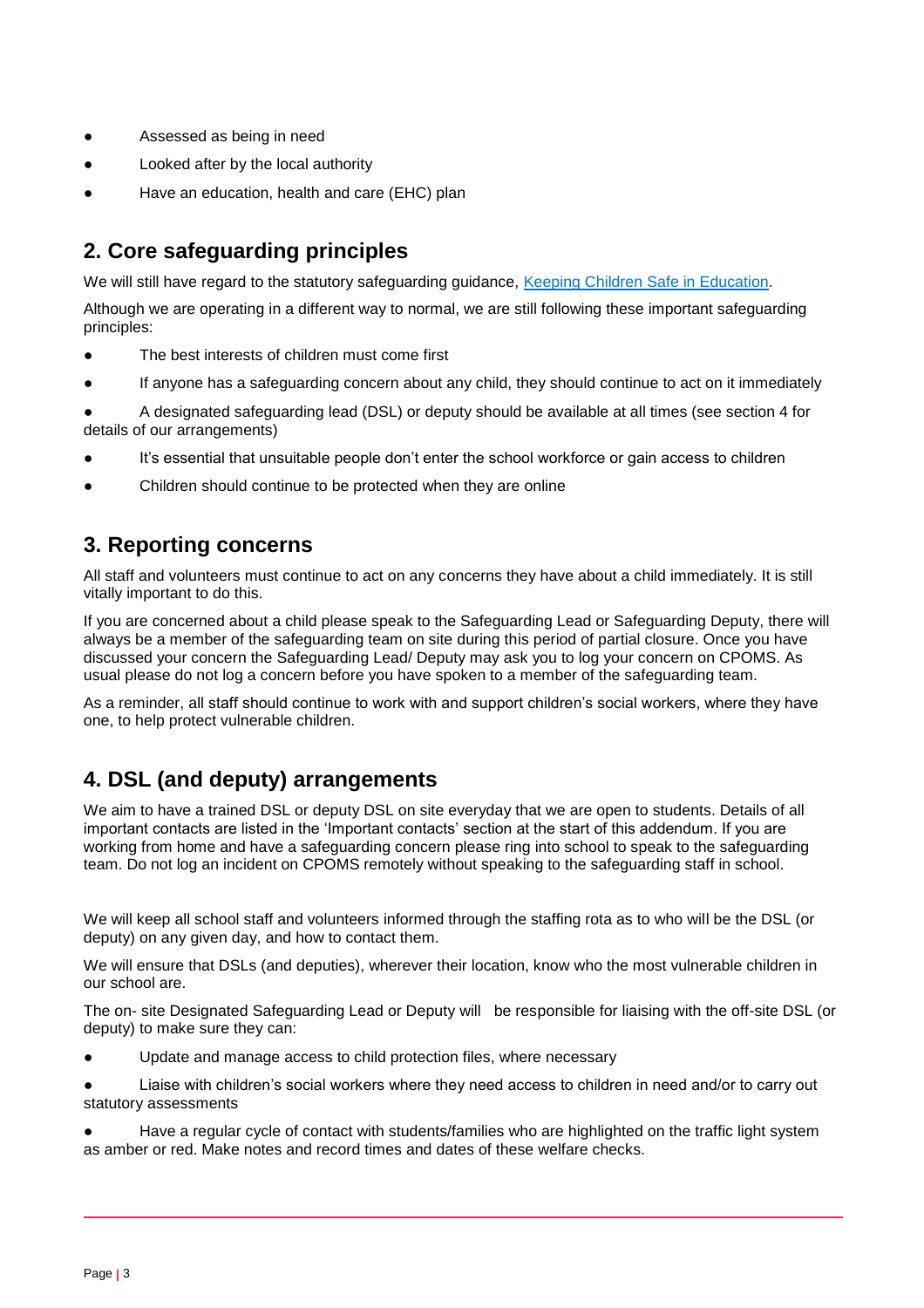# **5. Working with other agencies**

We will continue to work with children's social care and with virtual school heads for looked-after and previously looked-after children.

We will continue to update this addendum where necessary, to reflect any updated guidance from:

Our local safeguarding partners

The local authority about children with education, health and care (EHC) plans, the local authority designated officer and children's social care, reporting mechanisms, referral thresholds and children in need

The Department For Education

## **6. Monitoring attendance**

As most children will not be attending school during this period of school closure, we will not be completing our usual attendance registers or following our usual procedures to follow up on non-attendance.

The exception to this is where any child we expect to attend school during the closure doesn't attend, or stops attending. In these cases we will:

Follow up on their absence with their parents or carers, by contacting the families to ascertain the reasons for their non- attendance. If this is a cause for concern we will consider referral to the Sheffield Safeguarding Hub. If we can we will offer support to remove the barriers to non- attendance. We will monitor the situation on a daily basis.

Notify their social worker, where they have one

We are using the Department for Education's daily online attendance form to keep an accurate record of who is attending school.

We will make arrangements with parents and carers to make sure we have up-to-date emergency contact details, and additional contact details where possible. This information is summarised for staff who may need to contact families, the document is on google drive.

## **7. Peer-on-peer abuse**

We will continue to follow the principles set out in part 5 of Keeping Children Safe in Education when managing reports and supporting victims of peer-on-peer abuse.

Staff should continue to act on any concerns they have immediately.

Any student who currently has a risk assessment relating to peer on peer abuse should have the support and monitoring arrangements set out in their risk assessment available on any days they are attending school. Leadership who are constructing rotas and groupings for students attending school will bear in mind students with risk assessments and how they can be safely accommodated into new group arrangements.

## **8. Concerns about a staff member or volunteer**

We will continue to follow the principles set out in part 4 of Keeping Children Safe in Education.

Staff should continue to act on any concerns they have immediately. If the concern is about another member of staff this should be reported to either of the Headteachers without delay. If the concern is about the headteacher this should be reported to the chair of governors or Steve Hill the local designated officer – LADO.

We will continue to refer adults who have harmed or pose a risk of harm to a child or vulnerable adult to the Disclosure and Barring Service (DBS).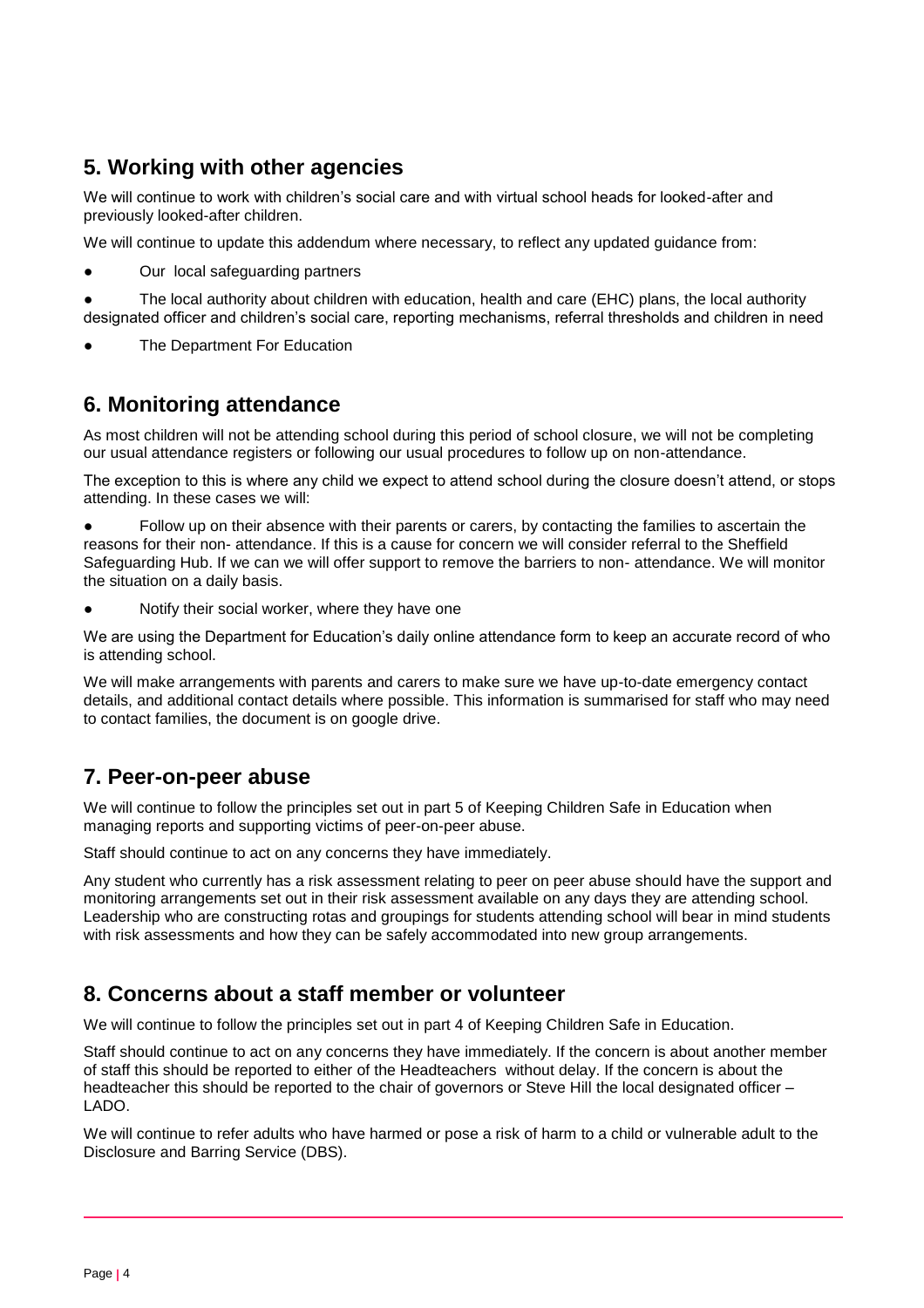We will continue to refer potential cases of teacher misconduct to the Teaching Regulation Agency. We will do this using the email address [Misconduct.Teacher@education.gov.uk](mailto:Misconduct.Teacher@education.gov.uk) for the duration of the COVID-19 period, in line with government guidance.

# **9. Support for children who aren't 'vulnerable' but where we have concerns**

We have the option to offer places in school to children who don't meet the Department for Education's definition of 'vulnerable', but who we have safeguarding concerns about. We will work with parents/carers to do this. At Seven Hills this will be done on a case by case basis and might include students who have challenging behaviour or where there are significant challenges for the family in keeping the child safe at home. It might also include consideration of families who tell us they are struggling at home or are caring for a number of children or relatives with illness, disability or special needs.

If these children will not be attending school, we will put a contact plan in place, as explained in section 10.1 below.

# **10. Safeguarding for children not attending school**

#### **10.1 Contact plans**

We have contact plans for children with a social worker and children who we have safeguarding concerns about, for circumstances where:

They won't be attending school (for example where the school, parent/carer and social worker, if relevant, have decided together that this wouldn't be in the child's best interests); or

They would usually attend but have to self-isolate

These plans set out:

- How often the school will make contact
- Which staff member(s) will make contact
- How they will make contact
- What sort of questions we will ask families
- What information we should record after making a contact call

If we can't make contact, we will contact social care, if appropriate, or the Sheffield Safeguarding Hub.

#### **10.2 Safeguarding all children**

Staff and volunteers are aware that this difficult time potentially puts all children at greater risk.

Staff will continue to be alert to any signs of abuse, or effects on pupils' mental health that are also safeguarding concerns, and act on concerns immediately. In particular, children are likely to be spending more time online (see section 11 below).

## **11. Online safety**

#### **11.1 In school**

We will continue to have appropriate filtering and monitoring systems in place in school.

If IT staff are unavailable, they can be contacted for support via email: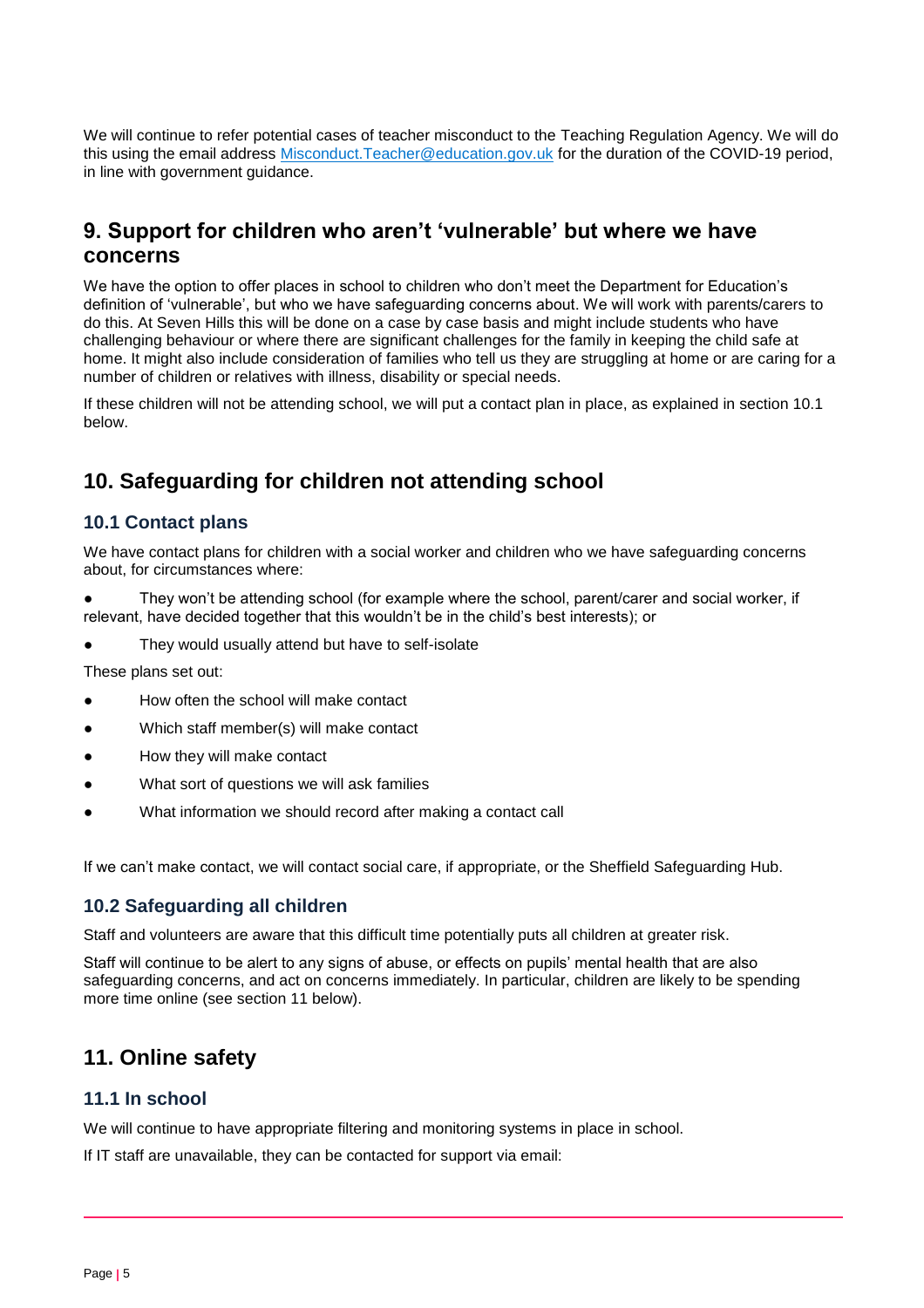#### [ICTTechnicians@allsaintslearning.co.uk](mailto:ICTTechnicians@allsaintslearning.co.uk)

#### **11.2 Outside school**

Where staff are interacting with children online, they will continue to follow our existing ICT acceptable use policy, specifically:

Maintain a professional level of conduct in your personal use of technology at all times.

Communication between staff and pupils or members of the wider school community should be professional and related to school matters only. This should be via school systems and never using a personal email address

Any inappropriate use of the school e-mail system or other web-based systems, or the receipt of any inappropriate messages by a user, should be reported to a member of the leadership team immediately.

Parental permission will be sought before taking part in any video conferences or live video calls.

Where video calls take place with a student, a member of their family or other appropriate adult should also be present in the same room as the child.

Video conferences and video calls should only be recorded where there is a valid educational purpose for reviewing the recording and with the permission of the headteacher and parents. Such recordings will not be made available outside of the school.

Staff should not use personal mobile phones in any situation where their mobile phone number or other personal details may be revealed to a pupil, parent or family. Due to the current situation involving the Covid-19 pandemic, staff may need to contact parents/carers from their own home phones or mobile phones. Staff may use their personal phones for this purpose, but should always withhold their number when making such calls. Advice on how to do this can be obtained from school.

Staff will continue to be alert to signs that a child may be at risk of harm online, and act on any concerns immediately, following our reporting procedures as set out in section 3 of this addendum.

We will make sure children know how to report any concerns they have back to our school, and signpost them to other sources of support too.

#### **11.3 Working with parents and carers**

We will make sure parents and carers:

Are aware of the potential risks to children online and the importance of staying safe online

Know what our school is asking children to do online, including what sites they will be using and who they will be interacting with from our school

Are aware that they should only use reputable online companies or tutors if they wish to supplement the remote teaching and resources our school provides

● Know where else they can go for support to keep their children safe online - parents/carers will be provided with useful information about keeping their children safe online. Information will be sent electronically (and in paper form for parents without an email address) and posted on the school website.

## **12. Mental health**

Where possible, we will continue to offer our current support for student mental health for all students. When students are in school we will ensure there is a measure of physical exercise built into their day and some activities which provide, pleasure, fun, challenge and sensory fulfillment.

We will also signpost all students, parents and staff to other resources to support good mental health at this time.

When setting expectations for students learning remotely and not attending school, teachers will bear in mind the potential impact of the current situation on both children's and adults' mental health.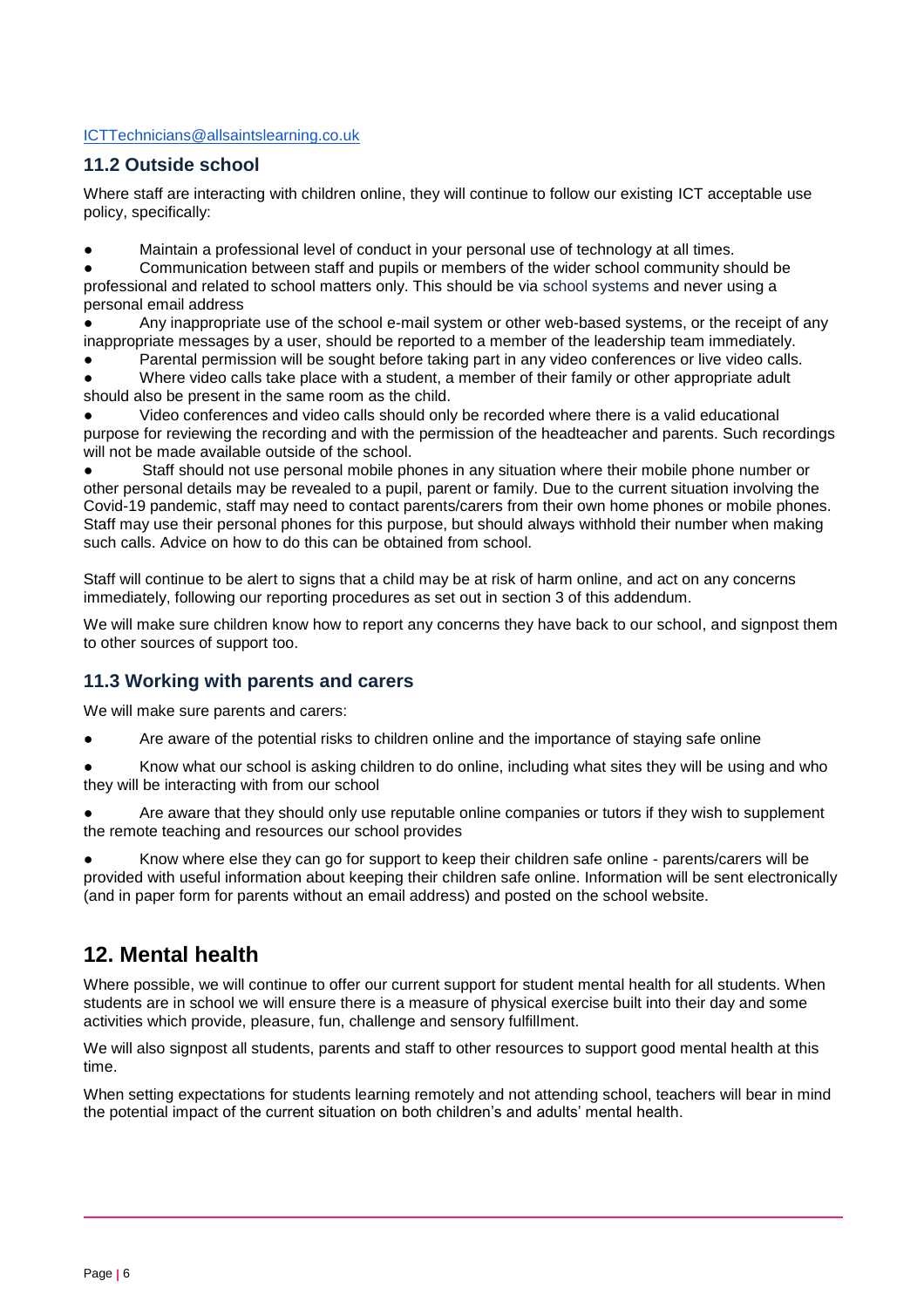# **13. Staff recruitment, training and induction**

### **13.1 Recruiting new staff and volunteers**

We continue to recognise the importance of robust safer recruitment procedures, so that adults and volunteers who work in our school are safe to work with children.

We will continue to follow our safer recruitment procedures, and part 3 of Keeping Children Safe in Education.

In urgent cases, when validating proof of identity documents to apply for a DBS check, we will initially accept verification of scanned documents via online video link, rather than being in physical possession of the original documents. This approach is in line with revised guidance from the DBS.

New staff must still present the original documents when they first attend work at our school.

We will continue to do our usual checks on new volunteers, and do risk assessments to decide whether volunteers who aren't in regulated activity should have an enhanced DBS check, in accordance with paragraphs 167-172 of Keeping Children Safe in Education.

## **13.2 Safeguarding induction and training**

We will make sure staff and volunteers are aware of changes to our procedures and local arrangements.

New staff and volunteers will continue to receive:

- A safeguarding induction
- A copy of our children protection policy (and this addendum)
- Keeping Children Safe in Education part 1

#### **13.3 Keeping records of who's on site**

We will keep a record of which staff and volunteers are on site each day, and that appropriate checks have been carried out for them.

We will continue to keep our single central record up to date.

For this period we will be using staff employed by us on a regular basis, we will not be loaning staff from other settings.

## **14. Children attending other settings**

Where children are temporarily required to attend another setting, we will make sure the receiving school is provided with any relevant welfare and child protection information.

Wherever possible, our DSL (or deputy) will share, as applicable:

- The reason(s) why the child is considered vulnerable and any arrangements in place to support them
- The child's EHC plan, child in need plan, child protection plan or personal education plan
- Details of the child's social worker
- Details of the virtual school head

Where the DSL, deputy or SENCO can't share this information, the senior leader(s) identified in section 4 will do this.

We will share this information before the child arrives as far as is possible, and otherwise as soon as possible afterwards.